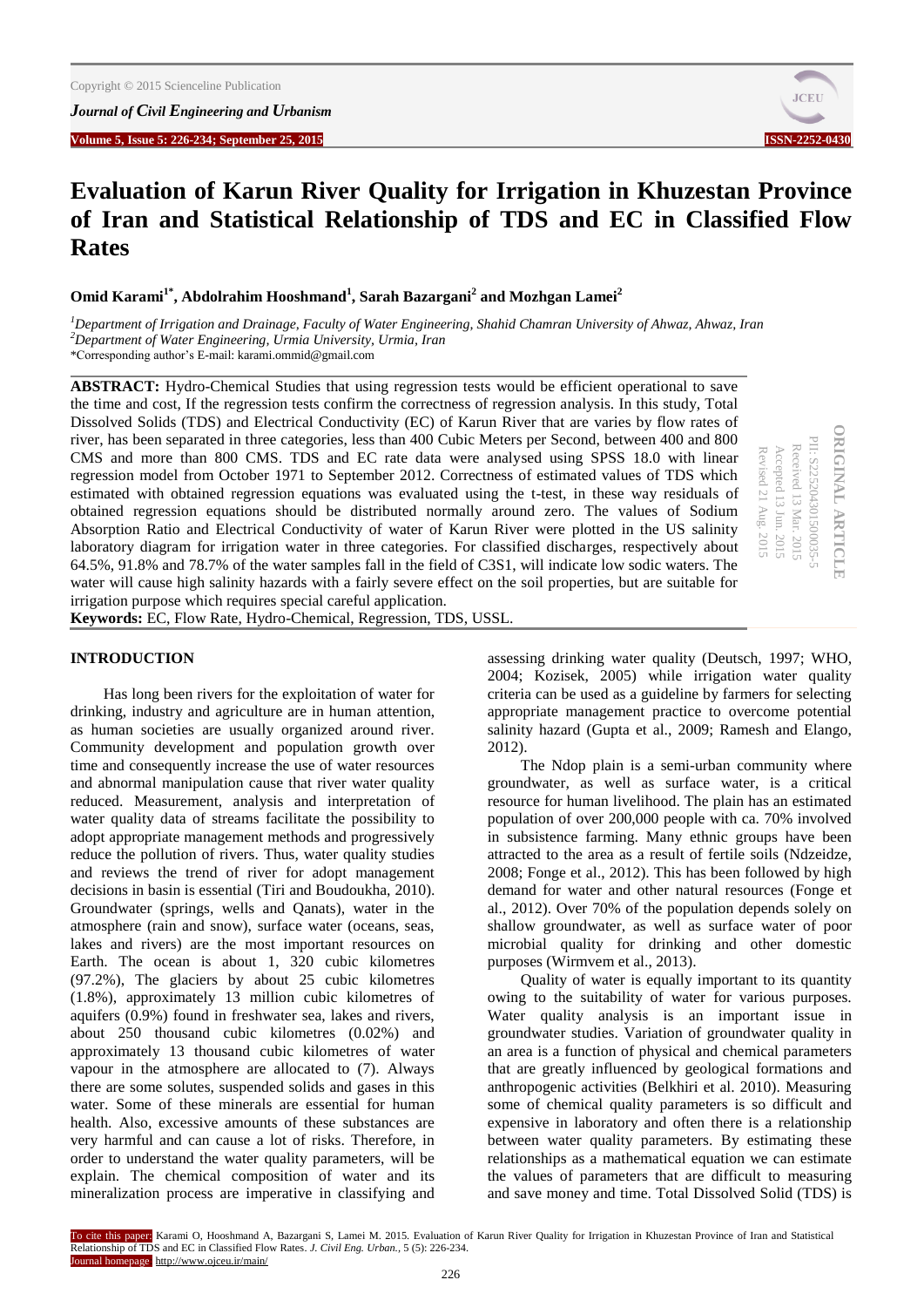one of these parameters which is in a relationship versus Electrical Conductivity (EC). So TDS could be estimate by estimated equation easily. Regression methods help us to determining of these equations.

## **Quality of Irrigation water**

**Alkalinity Hazard**: The sodium/alkali hazard is typically expressed as the sodium adsorption ratio (SAR). This index quantifies the proportion of sodium (Na) to calcium (Ca) and to magnesium (Mg) ions in a sample. Sodium hazard of irrigation water can be well estimated by determining the SAR. The sodium adsorption ratio (SAR) values for each water sample were calculated by using the following equation (Richard, 1954) than express in below in Equation (1).

**Sodium Adsorption Ratio (SAR)**: SAR is a mathematical relationship, set out in Equation (1), the concentration of sodium in relation to Calcium and Magnesium to known effects on soil dispersibility. SAR and the electrical conductivity of irrigation water can be assessed for the potential to cause dispersion in a soil. Sandy soils are not affected by the sodium (because of the low clay content), but the plants growing on them may be affected. The Sodium Adsorption Ratio (SAR) was calculated by the following equation given by Richards (1954) as:

$$
SAR = \frac{Na}{\sqrt{\frac{Ca + Mg}{2}}}
$$
 Equation (1)

Where, the concentrations are reported in equation l.

**Salinity Hazard:** Electrical conductivity is a good measurement of salinity hazard to crop as it reflects the TDS in surface water. According to Wilcox classification (Wilcox, 1948), the water surface in the study area is ranging between excellent and good for irrigation uses. The primary effect of high EC reduces the osmotic activity of plants and thus interferes with the absorption of water and nutrients from the soil.

**1) Total Dissolved Solids (TDS)**: Total Dissolved Solids (TDS) are solids in water that can pass through a filter. TDS is a measure of the amount of material dissolved in water. This material can include carbonate, bicarbonate, chloride, sulphate, phosphate, nitrate, calcium, magnesium, sodium, organic ions, and other ions. A certain level of these ions in water is necessary for aquatic life. Changes in TDS concentrations can be harmful because the density of the water determines the flow of water into and out of an organism's cells. TDS is used to estimate the quality of drinking water, because it represents the amount of ions in the water. Water with high TDS often has a bad taste and/or high water hardness, and could result in a laxative effect.

**2) Electrical Conductivity (EC)**: Electrical conductivity is a measure of how well a material accommodates the movement of an electric charge. It is the ratio of the current density to the electric field strength. Its SI derived unit is the Siemens per meter**.**  Since the electrical conductivity is a measure to the capacity of water to conduct electrical current, it is directly related to the concentration of salts dissolved in

water, and therefore to the Total Dissolved Solids (TDS). Salts dissolve into positively charged ions and negatively charged ions, which conduct electricity. Since it is difficult to measure TDS in the field, The Electrical Conductivity of the water is used as a criterion.

The relationship between water chemical quality parameters such as Electrical Conductivity, Total Dissolved Solutes, Sodium Adsorption Ratio and Total Hardness versus water flow of Haraz River using regression analysis in SPSS software was analysed. The results of this study showed that in most cases, showing the relationship between water chemical quality parameters and flow rate using a logarithmic regression model was statistically significant (Vafakhah et al., 2009).

The study of changes of the water quality parameters Influenced by flow changes of Gorganrood river, expressed that, by changing the river flow, the concentration of dissolved substances in water are has changes during periods of high water and low water, so the water quality parameters should be examined separately (Karami Moghaddam, 2006). He collect the required parameters for the analysis of changes of Anions and Cations in GorganRoud River route from the stations of Qzaqly, Gonbad and Gorgan dam, then draw Collins and Schuler diagrams and the results obtained are as follows: there is a close relationship between increasing of flow rate and decreasing of EC in Gonbad station and increase flow rate leads to decrease Na and Cl in Qazaqly station and cause of decreasing of all of chemical elements especially Sulphates in Gorgan station.

For investigating the causes of salinity of Ajichay River and how to optimal utilization of water using flow rate and water quality data from 30 recent years, calculated the mean of flow rate and mean of annual salinity of the Ajichay River. It is suggested that for optimal utilization of Ajichay River its water be used for cultivation, storage and injecting into underground water resources, in that Seasons River has wet regime (April and May) and good quality (Gorii et al., 1994).

In a study entitled "The Effects of water withdrawals on water quality of downstream of Mamlou dam by QUAL2E" has been proved that before and after the construction of dams, the water quality changes before entering of Parchin complex wastewater was not tangible, but assuming even that the Parchin complex wastewater refined to the extent of surface water quality standards, it makes the river water quality varies greatly. This is due to the flow rate of wastewater that enters to the river is more than flow rate of river in the entrance section. Also the construction of dams and withdrawal of water, enhance its effects (Torabiyan, 2004).

In a study that took place to order to investigate the effects of upstream activities on water quality of Aravandrud and Karun River, stated the Aravandrud and Karun river water quality depends on flow rate and due to a very noticeable reduction in flow in recent years, water quality was affected (Ghandehadri, 2006).

Obiefuna and Orazulike (2010) carried study in Yola area of Northeast Nigeria which indicated that the groundwater of the area is largely suitable for irrigation purposes. One of the objectives of the present work is to discuss the major ion chemistry of water of Karun. In this case the methods proposed by Wilcox classification have

To cite this paper: Karami O, Hooshmand A, Bazargani S, Lamei M. 2015. Evaluation of Karun River Quality for Irrigation in Khuzestan Province of Iran and Statistical Relationship of TDS and EC in Classified Flow Rates. *J. Civil Eng. Urban.,* 5 (5): 226-234. Journal homepage: http://www.ojceu.ir/main/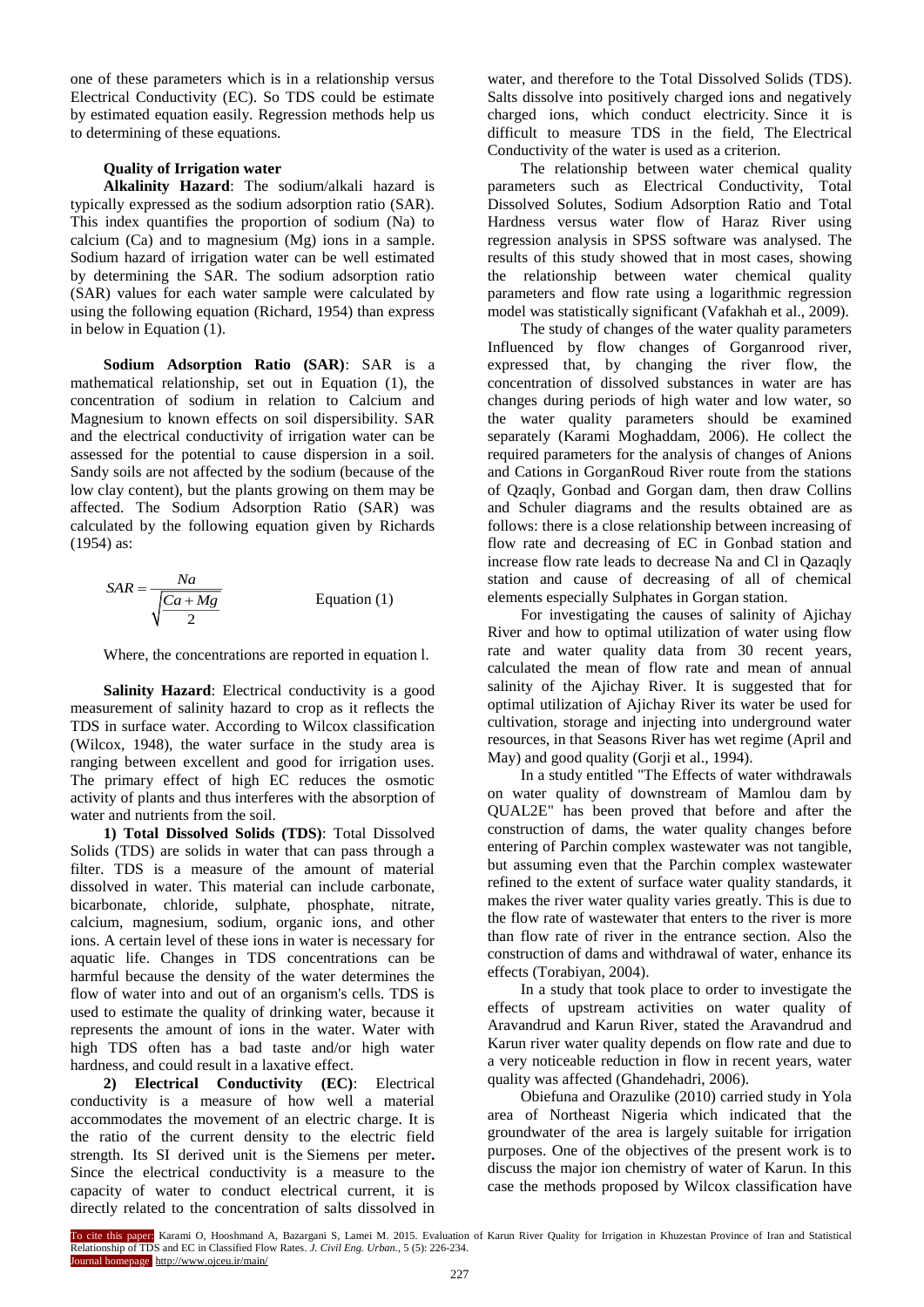been used to study critically the hydro-chemical characteristics of water of Karun.

#### **Study Area**

Karun River Watershed with an area equivalent to 65230 square kilometres with 22000 Milliard  $\text{m}^3$  and 860 kilometres is one of the largest catchments in the Iran. This river originates from Zagros Mountains and after passing through the mountains near the Gotvand city enters to the Khuzestan plain (Figure 1). Karun River in the north of Ahvaz is divided to two branches that are

connected to each other in South of Ahvaz. In this maze way, Karun river provides water needed for drinking, agriculture and industry, dozens of cities and villages, thousands of hectares of agriculture, hydroelectric power generation, fish farming and several projects and provides industrial plants. In this study to evaluate the Water quality of Karun River, water quality parameters were earned from Khuzestan Water and Power authority. Ahvaz Hydrometric Station with code 309-21 on the Karun River and geographical coordinates: 48° 41' 28" E and 31° 20' 25" N is located in Ahvaz.



**Figure 1.** The Ahvaz and Karun River Location in Khuzestan, Iran

### **MATERIAL AND METHODS**

In a manner, the water quality data from October 1971 to September 2012 were classified in three separate discharge classes, less than 400 CMS, between 400 and 800 CMS and more than 800 CMS. Graphs between EC (the dependent variable) and TDS (independent variable) plotted and to fitting the best regression model the Linear pattern is used. To judgment on efficiency of the obtained regression equation, the results of the SPSS 18.0 are used (the ANOVA for regression and values of Sig. and Adjusted R Square). It should be noticed, to obtain regression equations should be ensured that correlation coefficient between two variables are statistically significant or not. The SPSS software using Sum of Squared Residuals as default and stop calculation when the difference between the two end-stage were 1E-8. If on ANOVA for regression Sig. was less than 0.05 the regression models was fitted properly. After obtaining the regression equation based on river flow classifications, the independent variable (EC: Electrical Conductivity) put into the equation and estimate the values of TDS.

To verifying the ability of obtained linear regression equation to estimate reliable values of TDS the One-Sample t-test is used. One-Sample t-test between the amounts of residuals (the difference between the estimated values and actual values) and zero is done. This test is based on a uniform distribution of residues around

zero, so that the algebraic sum of all negative values of residuals and sum of all positive values should be equal. If this test were statistically significant, obtained regression equation estimates the acceptable values (Helsel and Hirsch, 2002; Stiff and Petrol, 1951).

## **RESULTS AND DISCUSSION**

The classification of water samples from the study area with respect to SAR is represented in Table (1) for classified flow rates, the SAR value of all the samples are found to be less than 10 and are classified as excellent for irrigation in farms with coarse grained soil texture. When the SAR and electrical conductivity of water are known, the classification of water for irrigation can be determined by graphically plotting these values on the US salinity (USSL) diagram (Figure 2). Respectively about 64.5%, 91.8% and 78.7% of the samples are grouped within C3S1 (Table 3 and Figure 2).

For the purpose of diagnosis and classification, the total concentration of soluble salts (salinity hazard) in irrigation water can be expressed in terms of Electrical Conductivity. Classification of water based on salinity hazard is presented in Table 2. It is found from the EC value, only 14, 1 and 1 samples of water with discharges less than 400 CMS (a), between 400 and 800 CMS (b) and more than 800 CMS (c) were found to be unsuitable for irrigation purposes.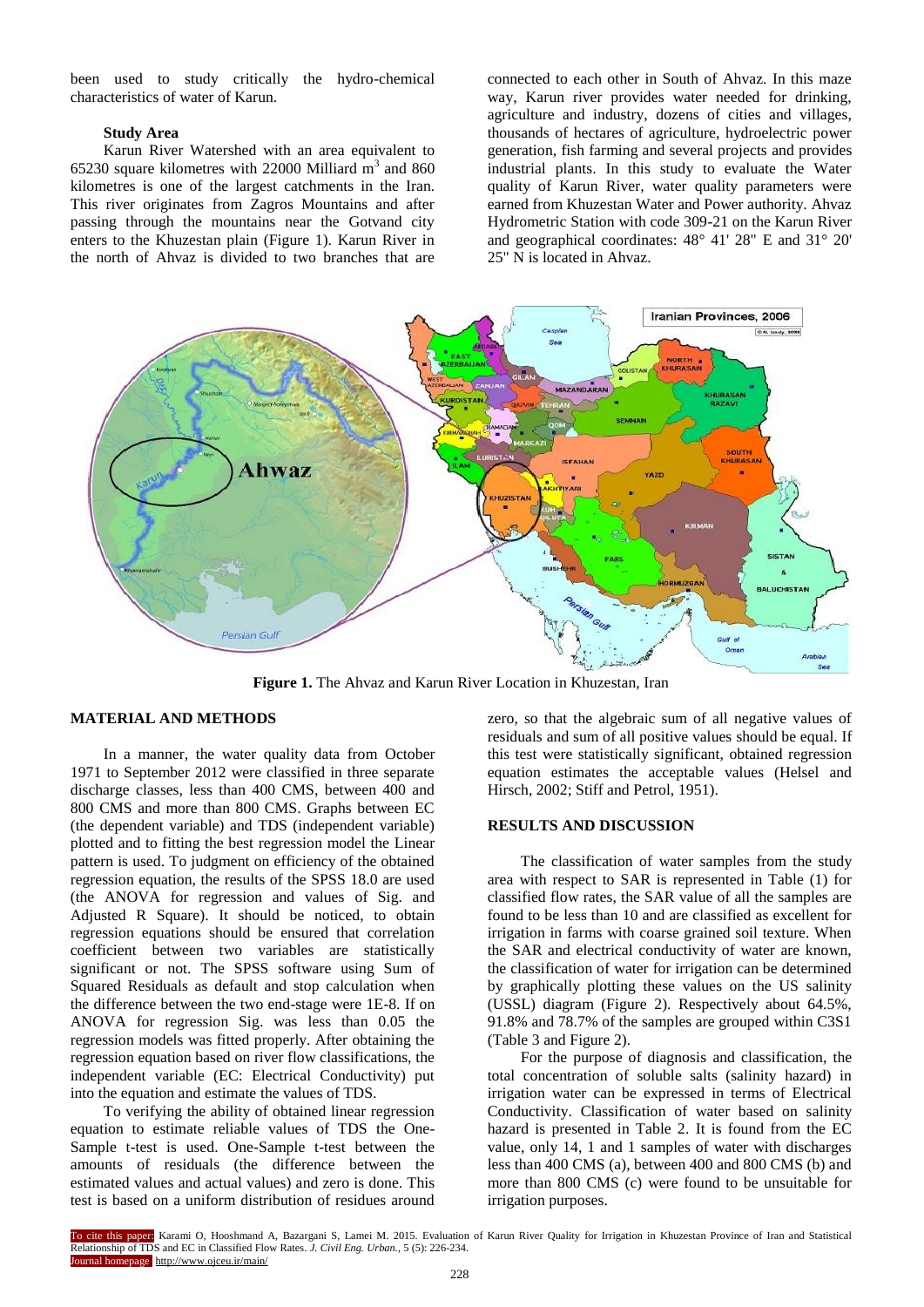| <b>Sodium Hazard</b><br><b>Class</b> | <b>SAR</b> in Equivalents Per mole | <b>Remark</b>        |               |                          |                          |
|--------------------------------------|------------------------------------|----------------------|---------------|--------------------------|--------------------------|
|                                      | (Alkalinity)                       | on<br><b>Quality</b> | Less than 400 | <b>Between 400-800</b>   | <b>Upper than</b><br>800 |
| S <sub>1</sub>                       | 10<                                | Excellent            | 89 (64.5%)    | 148 (92.5%)              | 105 (97.2%)              |
| S <sub>2</sub>                       | $10-18$                            | Good                 | 49 (35.5%)    | $12(7.5\%)$              | $3(2.8\%)$               |
| S <sub>3</sub>                       | 18-26                              | Doubtful             |               |                          |                          |
| S <sub>4</sub>                       | >26                                | Unsuitable           |               | $\overline{\phantom{0}}$ | $\overline{\phantom{0}}$ |

**Table 1.** Sodium hazard classes based on USSL classification

#### **Table 2.** Salinity hazard based on USSL classification

| <b>Salinity Hazard</b> |                         | <b>Remark on</b> | <b>Flow Rate</b>               |             |               |  |
|------------------------|-------------------------|------------------|--------------------------------|-------------|---------------|--|
| <b>Class</b>           | $EC$ in (micro-mhos/cm) | <b>Quality</b>   | Less than 400<br>Less than 400 |             | Less than 400 |  |
| C <sub>1</sub>         | 100-250                 | Excellent        | $\overline{\phantom{0}}$       | -           | -             |  |
| C <sub>2</sub>         | 250-750                 | Good             | $\overline{\phantom{0}}$       | $1(0.7\%)$  | 20 (18.5%)    |  |
| C <sub>3</sub>         | 750-2250                | Doubtful         | 124 (89.9%)                    | 158 (98.6%) | 87 (80.5%)    |  |
| C4                     | 2250<                   | Unsuitable       | 14 (10.1%)                     | $1(0.7\%)$  | $1(1\%)$      |  |

## **Table 3.** Water Quality Classification based on USSL classification

| <b>Class</b>                  |                          | <b>Flow Rate</b>         |                          |  |  |  |
|-------------------------------|--------------------------|--------------------------|--------------------------|--|--|--|
|                               | Less than 400            | <b>Between 400-800</b>   | <b>Upper than 800</b>    |  |  |  |
| C2S1                          | $\overline{\phantom{a}}$ | $1(0.7\%)$               | 20 (18.5%)               |  |  |  |
| C <sub>3</sub> S1             | 89 (64.5%)               | 147 (91.8%)              | 85 (78.7%)               |  |  |  |
| C <sub>3</sub> S <sub>2</sub> | 35(25.4%)                | $11(6.8\%)$              | $2(1.9\%)$               |  |  |  |
| C4S1                          | $\overline{\phantom{a}}$ | $\overline{\phantom{a}}$ | $\overline{\phantom{a}}$ |  |  |  |
| C4S2                          | $14(10.1\%)$             | $1(0.7\%)$               | $1(0.9\%)$               |  |  |  |

There is a significant relationship between sodium adsorption ratio (SAR) values for irrigation water and the extent to which sodium is absorbed by the soils. If water used for irrigation is high in sodium and low in calcium, the cation exchange complex may become saturated with sodium, which can destroy the soil structure owing to dispersion of clay particles (Singh, 2002). The S\odium Adsorption Ratio of water of Karun river obtained in the present study are generally less than 10 and fall under the category of C3S1 indicating low alkali hazards and Doubtful salinity hazards and generally excellent irrigation water in all range of Flow Rates (US Salinity Laboratory Staff, 1954). In figure 2, the USSL diagram presents in three classes of discharge.

The most important characteristics of irrigation water in determining its quality are:

1) Total concentration of soluble salts;

2) Relative proportion of sodium to calcium and magnesium, which affect the availability of the water to the crop.

In figure 2 (c) most samples fall in low sodium class (S1) (Table 3). This implies that no alkali hazard is anticipated to the crops. If the SAR value is greater than 6–9, the irrigation water will cause permeability problems on shrinking and swelling of clayey soils types (Saleh et al., 1999). Most samples of the three classified flow rates fall in the field of C3S1, indicating high salinity and low sodium hazard. These samples will be suitable for plants having good salt tolerance and can be used for irrigation on almost all types of soils with little danger of exchangeable (Karanth, 1989; Mohan et al., 2000).

A Scatter diagram can present all the base aspects of existence or non-existence between two variables. It should be noticed, that judgment based on correlation coefficient between two variables will not be right judgment. The diagrams of Total Dissolved Solids versus Electrical Conductivity of Karun River were shown separately in Figure 3.

To cite this paper: Karami O, Hooshmand A, Bazargani S, Lamei M. 2015. Evaluation of Karun River Quality for Irrigation in Khuzestan Province of Iran and Statistical Relationship of TDS and EC in Classified Flow Rates. *J. Civil Eng. Urban.,* 5 (5): 226-234. Journal homepage: http://www.ojceu.ir/main/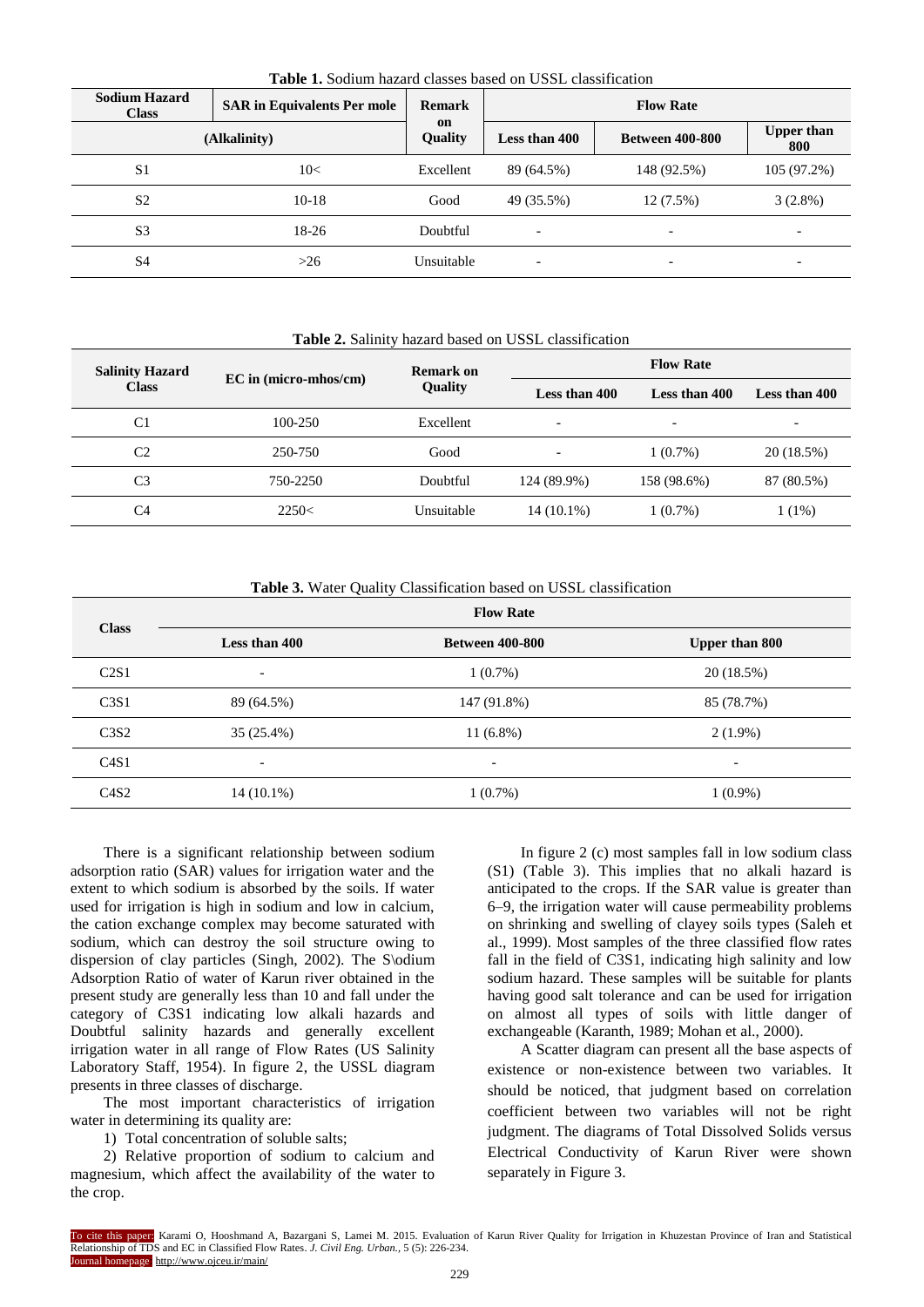

**Figure 2.** USSL classification of water for Discharges less than 400 CMS (a), between 400 and 800 CMS (b) and more than 800 CMS (c) (Wilcox, 1950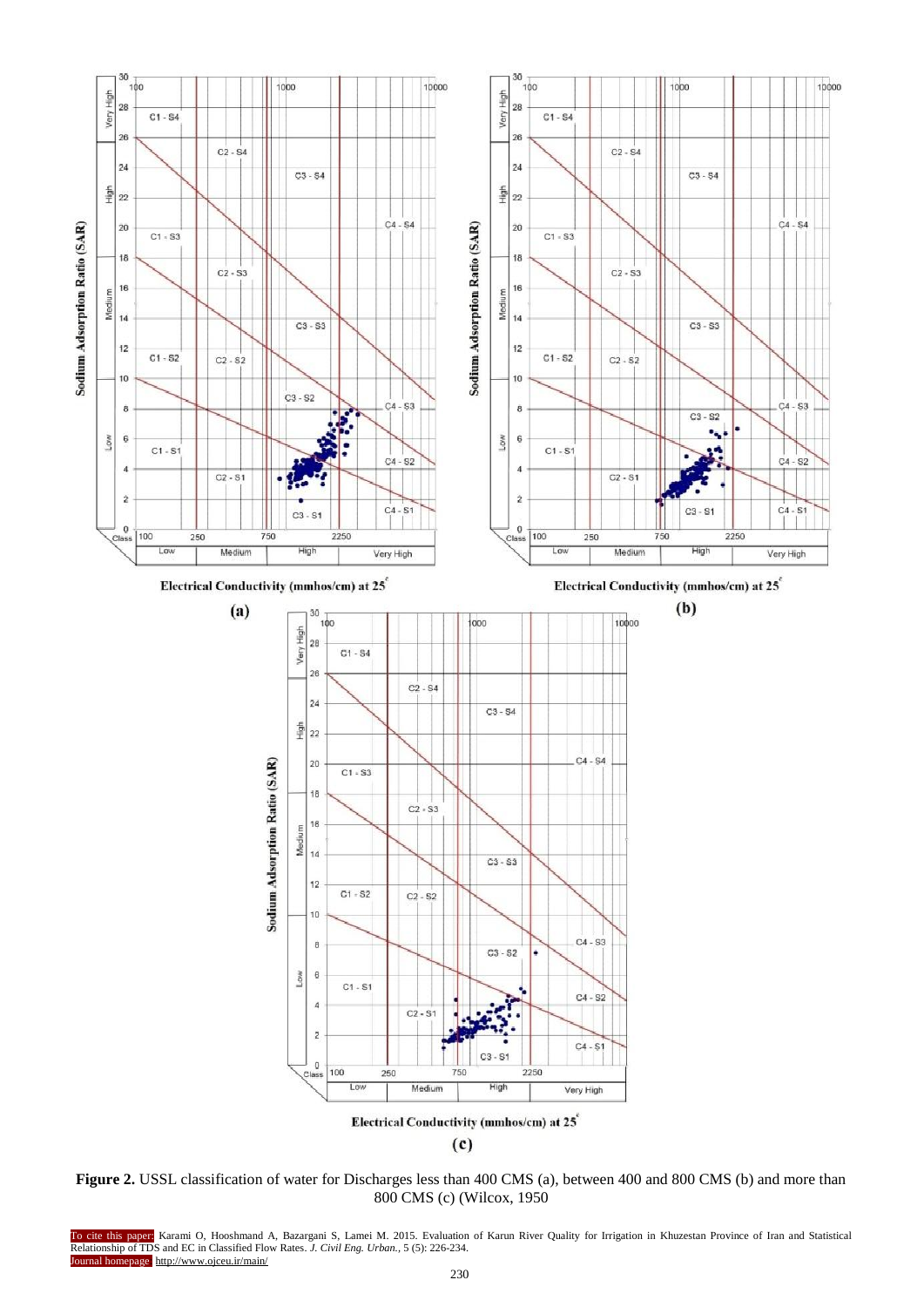

**Figure 3.** The Scatter diagram and linear regression line of TDS vs. EC for classified discharges

The results of model summary, correlation coefficients for classified discharges were presented in Table 4 and the results of ANOVA, for classified discharges were presented in Table 5.

Using the results of SPSS software, the linear regression equation for classified discharges less than 400 CMS achieved is  $TDS = 0.584(EC) + 75.393$ , for discharges between 400 and 800 CMS equation is  $TDS = 0.668(EC) - 45.976$  and for discharges more than 800 CMS is  $TDS = 0.655(EC) - 28.388$ . The coefficient of linear regression equation presented in the Table 6.

In tables 4 the probability of significance in the ANOVA test was  $0.00$ . This value represents the significance of the regression test and correctness of the linear model fit between TDS and EC. After ensuring about the meaningfulness of linear regression one has to test regression components separately. Tables 6 indicate the regression coefficients and partial correlation coefficients or beta weights. Validation test for each of obtained coefficients is presented in the last column of the mentioned table. For all 3 classes of discharge, the probability of significance of the slope of regression line is proven to be lower than 0.05 and the probability of significance of the intercept is higher than 0.05; this indicates the necessity to apply the slope component in regression equations and not to apply to the intercept. That illustrates the necessity to consider the slope parameter in linear regression and to dismiss the intercept in those equations. Thus, the obtained equations will change to

TDS=0.584(EC) for the discharges lower than 400 CMS, TDS=0.668(EC) for discharges between 400 to 800 CMS and TDS=0.655(EC) for discharges higher than 800 CMS. After ensuring about the integrity of the obtained equation, different values of EC will be considered on them and for each value of EC, an element of TDS in estimated. According to basis of the regression, these values differ from their actual values. In other words, the estimated points and actual data won't coincide on each other in the scatter plot. This difference between predicted variable and actual values is known as residual or error. These comparisons and tests are designed for examining the linear relation, so amount of errors and residuals are not considered here. For the purpose of checking these errors, residual values are plotted onto the obtained values. If the residuals have uniform distribution around the zero, regression equations has been successful at estimation the desired parameter (TDS). In other words if the average of residuals have no significant difference with zero, regression equations will predict the TDS values according to a specific EC. Due to the very small average error and very strong probability (significantly more than  $0.05$ ) that are provided in tables 7, high precision of obtained regression equations for TDS using values of EC can be expressed. In figures 4 it is observable that residuals have been distributed around the zero uniformly, however this claim must be proven by mathematical tests. The residuals test results with zero using t-test have been shown in table 7.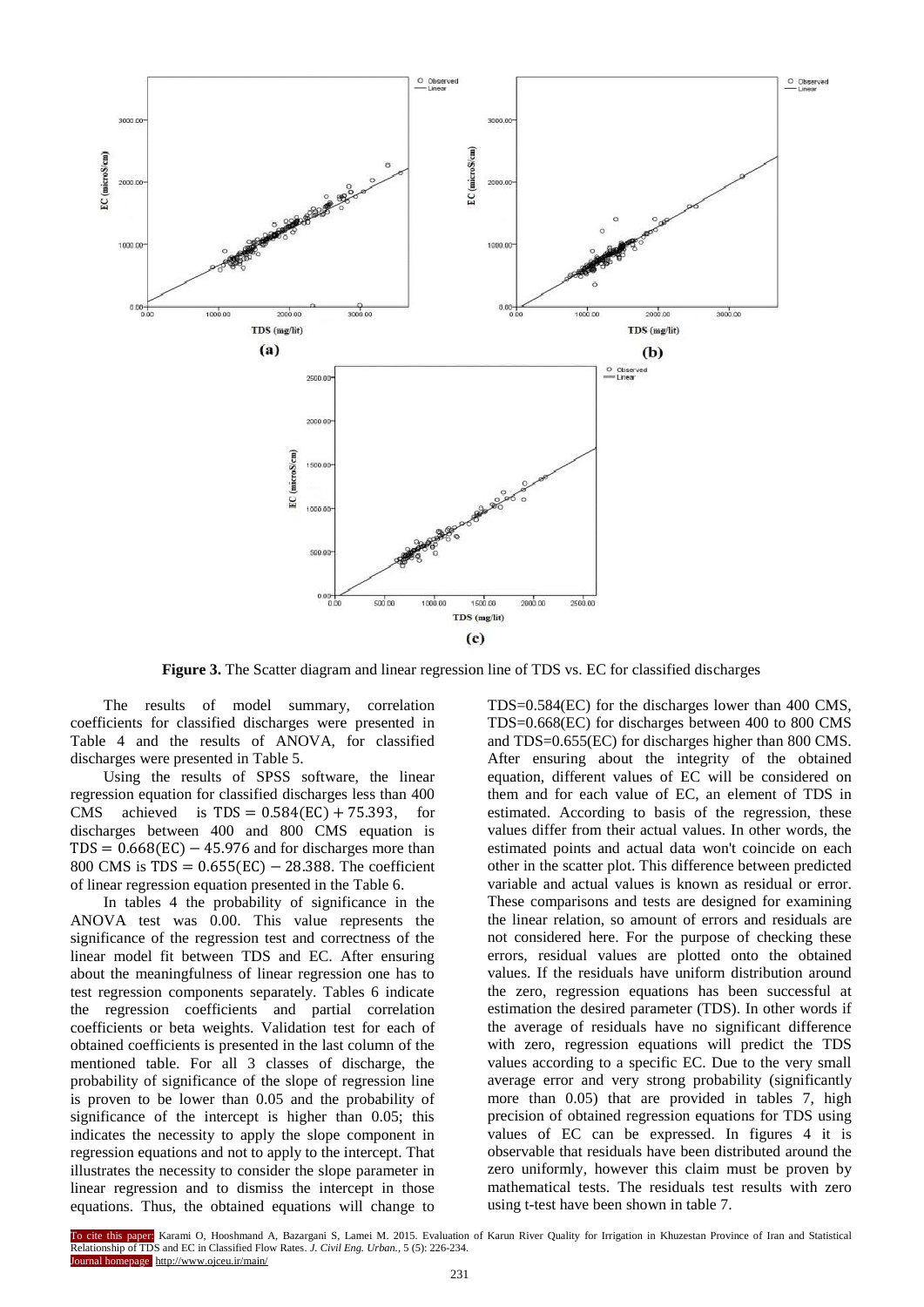| <b>Table 4.</b> The summary of regression model for classified discharges (1971-2012) |       |                 |                          |                                   |  |  |  |
|---------------------------------------------------------------------------------------|-------|-----------------|--------------------------|-----------------------------------|--|--|--|
| Discharge class                                                                       |       | <b>R</b> Square | <b>Adjusted R Square</b> | <b>Std. Error of the Estimate</b> |  |  |  |
| Less than 400 CMS                                                                     | 0.852 | 0.726           | 0.725                    | 191.499                           |  |  |  |
| 400-800 CMS                                                                           | 0.943 | 0.889           | 0.888                    | 79.614                            |  |  |  |
| More than 400 CMS                                                                     | 0.983 | 0.965           | 0.965                    | 46.327                            |  |  |  |

|                   |                   | <b>Table 5.</b> The results of ANOVA for classified discharges (1971-2012) |     |                                 |          |        |  |  |  |  |
|-------------------|-------------------|----------------------------------------------------------------------------|-----|---------------------------------|----------|--------|--|--|--|--|
| Discharge class   | <b>Parameters</b> | <b>Sum of Squares</b>                                                      | df  | <b>Mean Square</b>              | F        | Sig.   |  |  |  |  |
|                   | Regression        | $1.63 \times 10^{7}$                                                       |     | 1.1.63 $\times$ 10 <sup>7</sup> | 445.508  | 0.0001 |  |  |  |  |
| Less than 400 CMS | Residual          | $6.16 \times 10^{6}$                                                       | 168 | 36672.011                       | ٠        |        |  |  |  |  |
|                   | Total             | $2.25 \times 10^{7}$                                                       | 169 |                                 |          |        |  |  |  |  |
|                   | Regression        | $7.86 \times 10^{6}$                                                       |     | $7.86 \times 10^{6}$            | 1239.896 | 0.0001 |  |  |  |  |
| 400-800 CMS       | Residual          | $9.82 \times 10^{5}$                                                       | 155 | 6338.435                        |          |        |  |  |  |  |
|                   | Total             | $8.84 \times 10^{6}$                                                       | 156 |                                 |          |        |  |  |  |  |
|                   | Regression        | $5.39 \times 10^{6}$                                                       |     | $5.39 \times 10^{6}$            | 2510.870 | 0.0001 |  |  |  |  |
| More than 400 CMS | Residual          | $1.93 \times 10^{5}$                                                       | 90  | 2146.173                        |          |        |  |  |  |  |
|                   | Total             | $5.58 \times 10^{6}$                                                       | 91  |                                 |          |        |  |  |  |  |

| Table 6. The coefficient of linear regression equation |                    |           |                                                                |                                  |          |       |  |  |
|--------------------------------------------------------|--------------------|-----------|----------------------------------------------------------------|----------------------------------|----------|-------|--|--|
|                                                        | <b>Coefficient</b> |           |                                                                | <b>Standardized Coefficients</b> |          | Sig.  |  |  |
| Discharge class                                        |                    |           | <b>Std. Error</b>                                              | <b>Beta</b>                      |          |       |  |  |
| Less than 400 CMS                                      | EC                 | .584      | .028                                                           | 0.852                            | 21.107   | 0.000 |  |  |
|                                                        | (Constant)         | 75.393    | 53.758                                                         |                                  | 1.402    | 0.163 |  |  |
|                                                        | EC                 | .668      | .019                                                           | 0.943                            | 35.212   | 0.000 |  |  |
| 400-800 CMS                                            | (Constant)         | $-45.976$ | 25.787                                                         |                                  | $-1.783$ | 0.077 |  |  |
|                                                        | EC                 | .655      | <b>Un-standardized Coefficients</b><br>0.983<br>.013<br>14.745 | 50.109                           | 0.000    |       |  |  |
| More than 400 CMS                                      | (Constant)         | $-28.388$ |                                                                |                                  | $-1.925$ | 0.057 |  |  |



 $(a)$ 





**Figure 4.** The Scatter diagram of estimated TDS vs. Residuals for classified discharges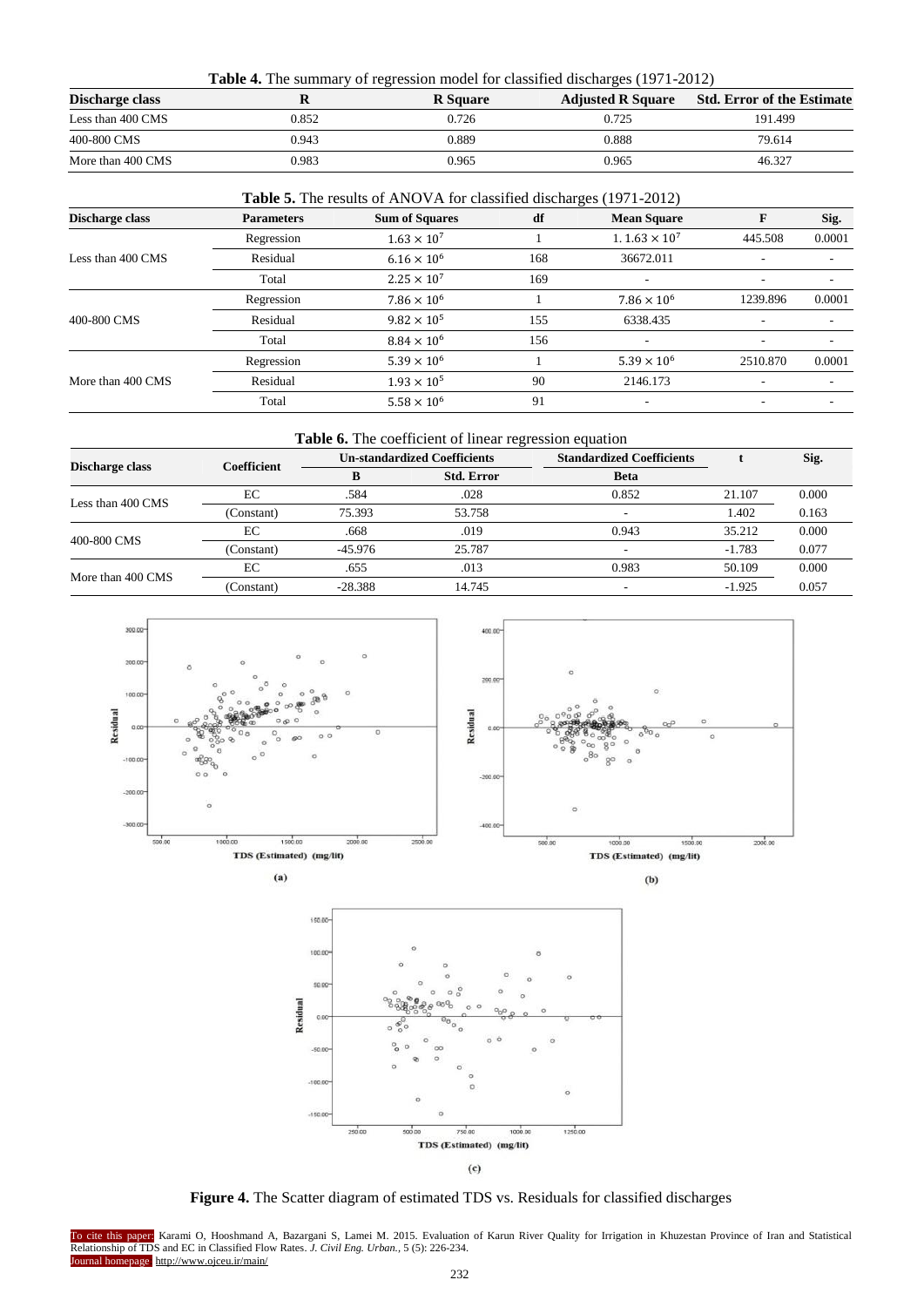|  |  | Table 7. Results of One-Sample t-test |  |
|--|--|---------------------------------------|--|
|--|--|---------------------------------------|--|

|                   |      | Test Value $= 0$        |                        |         |                                           |         |  |
|-------------------|------|-------------------------|------------------------|---------|-------------------------------------------|---------|--|
| Discharge class   |      | df<br>$Sig. (2-tailed)$ |                        |         | 95% Confidence Interval of the Difference |         |  |
|                   |      |                         | <b>Mean Difference</b> | Lower   | <b>Upper</b>                              |         |  |
| Less than 400 CMS | .011 | 169                     | .991                   | .15784  | $-28.7505$                                | 29.0662 |  |
| 400-800 CMS       | .180 | 156                     | .857                   | 1.14198 | $-11.3686$                                | 13.6526 |  |
| More than 800 CMS | .005 | 91                      | .996                   | .02244  | $-9.5187$                                 | 9.5636  |  |

In this table, negligible value of the t-test statistic has caused the probability of equality of the residual average with zero to reach to a certain point. The reason for this absolute equality is:

a) High degree of freedom of the samples, which caused the match between the distribution of the data and the normal distribution.

b) Correct estimate of TDS by obtained linear regression equations.

## **CONCLUSION**

Estimation of a relationship between regression equation the electrical conductivity and total dissolved solids with the use of total annual data is unreasonable; since the electrical conductivity depends on total dissolved solids values and the other hand the total dissolved solids itself is a function of river discharge which varies throughout the year. For this reason, in this study the desired regression equation has been estimated for three classes. Results of the statistical tests suggest the TDS=0.584(EC) for the discharges lower than 400 cubic meters per second, the TDS=0.668(EC) for discharges between 400 and 800 cubic meters per second and the TDS=0.655(EC) for discharges over 800 cubic meters per second. The mentioned equations have been proven by analysis of variance for regression and the residuals from each one have been compared with zero value based on the One-Sample t-test. The results showed that the residuals have the average value of zero. This illustrates the correctness of the proposed equations for the relationship between EC and TDS of the Karun River in three discharge classes. In addition, irrigation indices of the sampled water also fall within the permissible level indicating low sodic waters. The water will cause high salinity hazards and have a fairly severe effect on the soil properties, but are suitable for irrigation purpose which requires special careful application.

#### **Acknowledgments**

The authors would like to acknowledge the Khuzestan Water and Power Authority (KWPA) and the water quality lab personnel for their cooperation in providing the required documents.

#### **REFERENCES**

- Belkhiri L, Boudoukha A, Mouni L, Baouz T (2010). Application of multivariate statistical methods and inverse geochemical modeling for characterization of groundwater - A case study: Ain Azel plain (Algeria). Geoderma 159:390–398
- Deutsch WJ (1997). Groundwater geochemistry: Fundamentals and applications to contamination. CRC Press, Florida p. 221
- Fonge BA, Egbe EA, Fongod AN, Tening AS, Achu RM, Yinda GS, Mvondo ZEA (2012). Effects of land use on macrophyte communities and water quality in the Ndop wetland plain, Cameroon, J. Agric. Soc. Sci. 12: 41-49
- Ghandehadri A (2007). The effect of upstream activities on Arvandrud and Karun Water Quality, 2nd seminar of Water Resources Management, 23-24 January, Isfahan University of Technology, Isfahan, Iran
- Gorji M (1994). Study the causes of salinization of river and how to optimize the utilization of its water 7th Seminar of Iranian National Committee on Irrigation and Drainage, 22-24 Sep., Tehran, Iran
- Gupta S, Dandele PS, Verma MB, Maithani PB (2009). Geochemical assessment of groundwater around Macherla-Karempudi area, Guntur District, Andhra Pradesh, J. Geol. Soc. India 73: 202-212.
- Helsel D.R., Hirsch R.M. (2002). Statistical methods in Water Resources (Vol. 4), pp. 230-236
- Karami moghadam A (2007). Investigate the role of Gorgan River discharge changes on the trend of water quality elements, 7th International River Engineering Conference, 13-15 Feb., Shahid Chamran University of Ahvaz, Ahvaz, Iran
- Karanth KR (1989). Hydrogeology, McGraw-Hill, New Delhi
- Kozisek F (2005). Health risks from drinking demineralised water, In: Nutrients in drinking water, World Health Organization, Geneva. pp. 148-163
- Mohan R, Singh AK, Tripathi JK, Chowdhary GC (2000). Hydrochemistry and quality assessment of ground water in Naini Industrial area, Allahabad District, Uttar Pradesh. J Geol Soc Ind 55:77–89
- Ndzeidze SK (2008). Detecting changes in a wetland using multi-spectral and temporal Landsat in the Upper Noun Valley drainage basin-Cameroon, MSc. Thesis, Geography, Oregon State University
- Obiefuna GI and Orazulike DM (2010). Assessment of groundwater quality of Yola area for irrigation purposes Water Resources, Journal of Nigerian Associate Hydrogeol, 20(1): 32-52
- Ramesh K and Elango L (2012). Groundwater quality and its suitability for domestic and agricultural use in Tondiar river basin, Tamil Nadu, India, Environ, Monit. Assessment, 184:3887-3899.
- Richards LA (1954). Diagnosis and Improvement of Saline and Alkali Soils, Agriculture Handbook 60, USDA and IBH Pub, Coy Ltd., New Delhi, India, pp: 98-99
- Sadashivaiah C, Ramakrishnaiah CR, Ranganna G (2008). Hydro-Chemical Analysis and Evaluation of Groundwater Quality in Tumkur Taluk, Karnataka State, India, International Journal of Environmental Research and Public Health, 5(3): 158-164.

To cite this paper: Karami O, Hooshmand A, Bazargani S, Lamei M. 2015. Evaluation of Karun River Quality for Irrigation in Khuzestan Province of Iran and Statistical Relationship of TDS and EC in Classified Flow Rates. *J. Civil Eng. Urban.,* 5 (5): 226-234. Journal homepage: http://www.ojceu.ir/main/